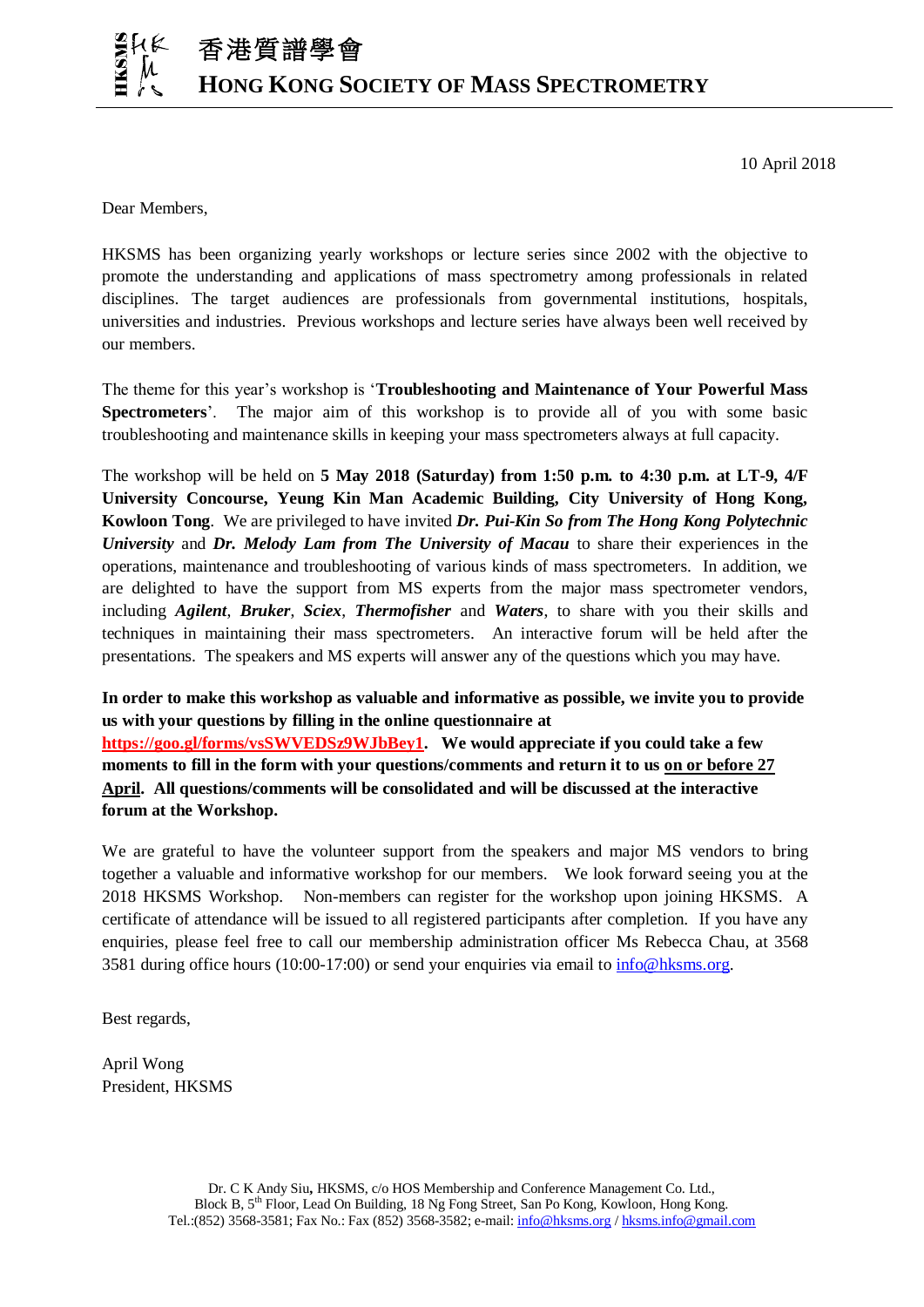

### **Registration for HKSMS Workshop 2018:**

## *Troubleshooting and Maintenance of Your Powerful Mass Spectrometers*

| <b>Name of Member:</b>        |                                    |
|-------------------------------|------------------------------------|
| <b>Contact Telephone No.:</b> |                                    |
| Email / Fax No.*:             | (* for notification of acceptance) |
| <b>Address:</b>               |                                    |
| <b>Membership category:</b>   |                                    |
| <b>Full Member</b>            | Corporate Member                   |
| <b>Student Member</b>         |                                    |

*Remark: Registration for the Workshop is free of charge, however a cheque deposit of HK\$100 is required which will be returned upon attendance but charged for non-attendance.*

### **Cheque should be made payable to "Hong Kong Society of Mass Spectrometry"**

#### *Notes:*

.

- *i) The registration is on a "first come first served" basis.*
- *ii) Cheque will be returned to participants upon attendance of the workshop.*
- *iii) Non-members can join the workshop upon joining HKSMS.*
- *iv) Please register ASAP by fax, following by sending the original registration form and cheque before 23 rd April 2018.*

# Please send the completed registration form and cheque by post attention to **Dr Andy CK Siu**,

HKSMS, c/o HOS Membership and Conference Management Co. Ltd., Block B, 5<sup>th</sup> Floor, Lead On Building, 18 Ng Fong Street, San Po Kong, Hong Kong before  $27^{\text{th}}$  April 2018.

 **Suid Fisher Constant Constant Constant Constant Constant Constant Constant Constant Constant Constant Constant Constant Constant Constant Constant Constant Constant Constant Constant Constant Constant Constant Constant C** 

## **Registration for HKSMS Workshop 2018 (5 th May 2018)**

 **accepted / not accepted**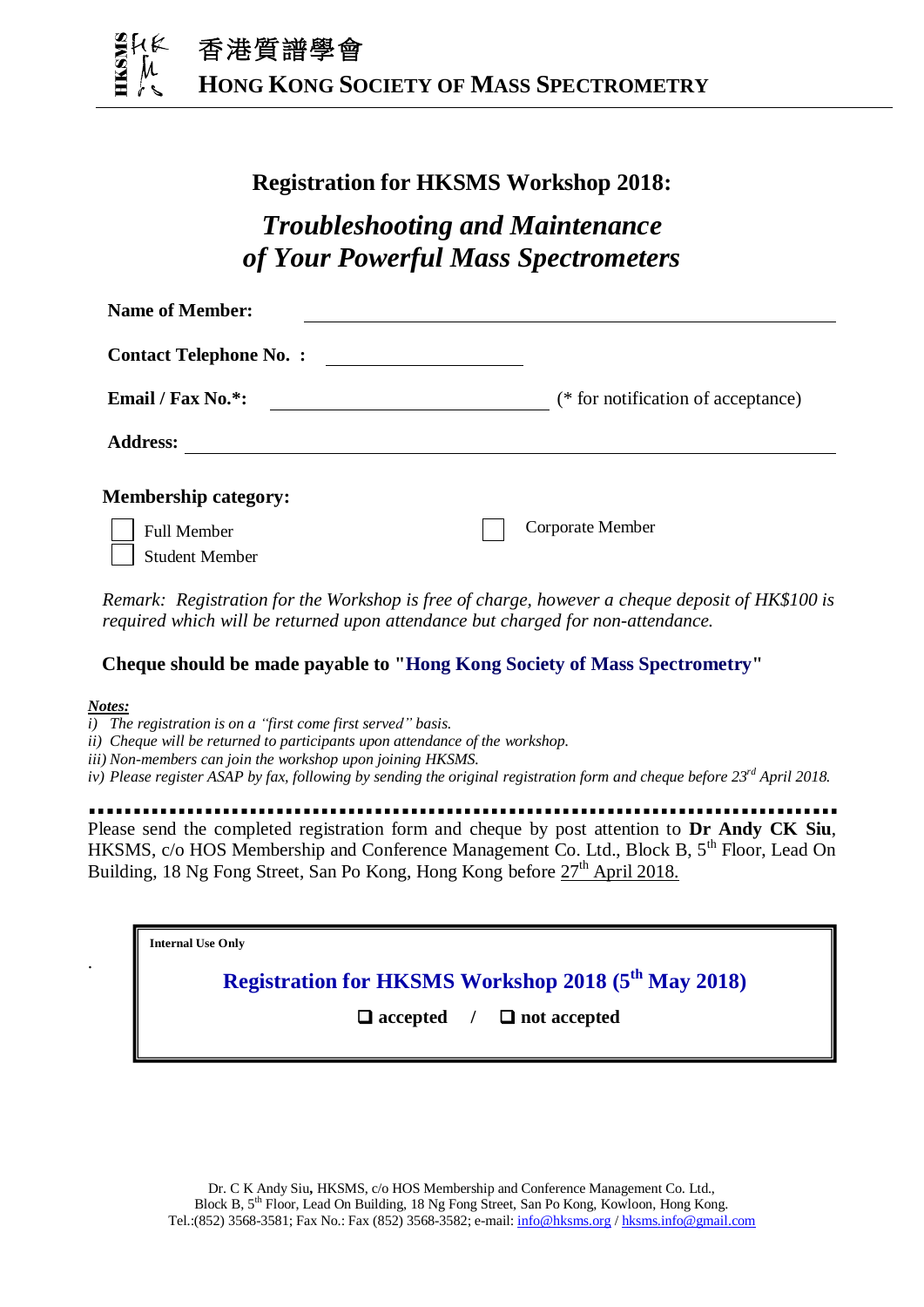

香港質譜學會 **HONG KONG SOCIETY OF MASS SPECTROMETRY**

## *HKSMS Workshop 2018*

| Theme:                                  | <b>Troubleshooting and Maintenance of Your Powerful Mass Spectrometers</b>                                     |  |
|-----------------------------------------|----------------------------------------------------------------------------------------------------------------|--|
| <b>Venue:</b>                           | LT-9, 4/F University Concourse, Yeung Kin Man Academic Building, City<br>University of Hong Kong, Kowloon Tong |  |
| Date / Time:                            | 5 May 2018 (Saturday), 1:50 p.m. – 4:30 p.m.                                                                   |  |
| Fee:                                    | Free of charge for HKSMS members<br>Non-members can register upon joining HKSMS                                |  |
| <b>Registration</b><br><b>Deadline:</b> | $27$ April $2018$ (Friday)                                                                                     |  |

| <b>Schedule</b>                | <b>Topics</b>                                                                                                                                                                | <b>Speaker</b>                                                                                                |
|--------------------------------|------------------------------------------------------------------------------------------------------------------------------------------------------------------------------|---------------------------------------------------------------------------------------------------------------|
| $1:00$ p.m. $-$<br>$1:50$ p.m. | Registration                                                                                                                                                                 |                                                                                                               |
| 1:50 p.m. $-$<br>$2:00$ p.m.   | Opening                                                                                                                                                                      |                                                                                                               |
| $2:00$ p.m. $-$<br>$2:20$ p.m. | Mass Spectrometry for Small Molecules:<br>A Sharing on Troubleshooting and<br><b>Equipment Maintenance</b>                                                                   | Dr. Pui-Kin So<br>The Hong Kong Polytechnic University                                                        |
| $2:20$ p.m. $-$<br>$2:40$ p.m. | Maintaining system suitability for<br>proteomics analysis service: Experience<br>in performance monitoring, maintenance<br>and troubleshooting of LC-MS/MS<br>system in UMac | Dr. Melody Lam<br>University of Macau                                                                         |
| $2:40$ p.m. $-$<br>$3:00$ p.m. | Coffee break                                                                                                                                                                 |                                                                                                               |
| $3:00$ p.m. $-$<br>$4:00$ p.m. | Troubleshooting and Maintenance Issue –<br>Technique / Instrument                                                                                                            | Representatives from:<br>$Sciex - Q-Trap$<br>Waters - LC/HRMS<br>Bruker – MALDI and FT<br>$Thermo - Orbitrap$ |
| $4:00$ p.m. $-$<br>4:30 p.m.   | Interactive Forum and Closing                                                                                                                                                |                                                                                                               |

### **~~ A certificate of attendance will be issued after the workshop ~~**